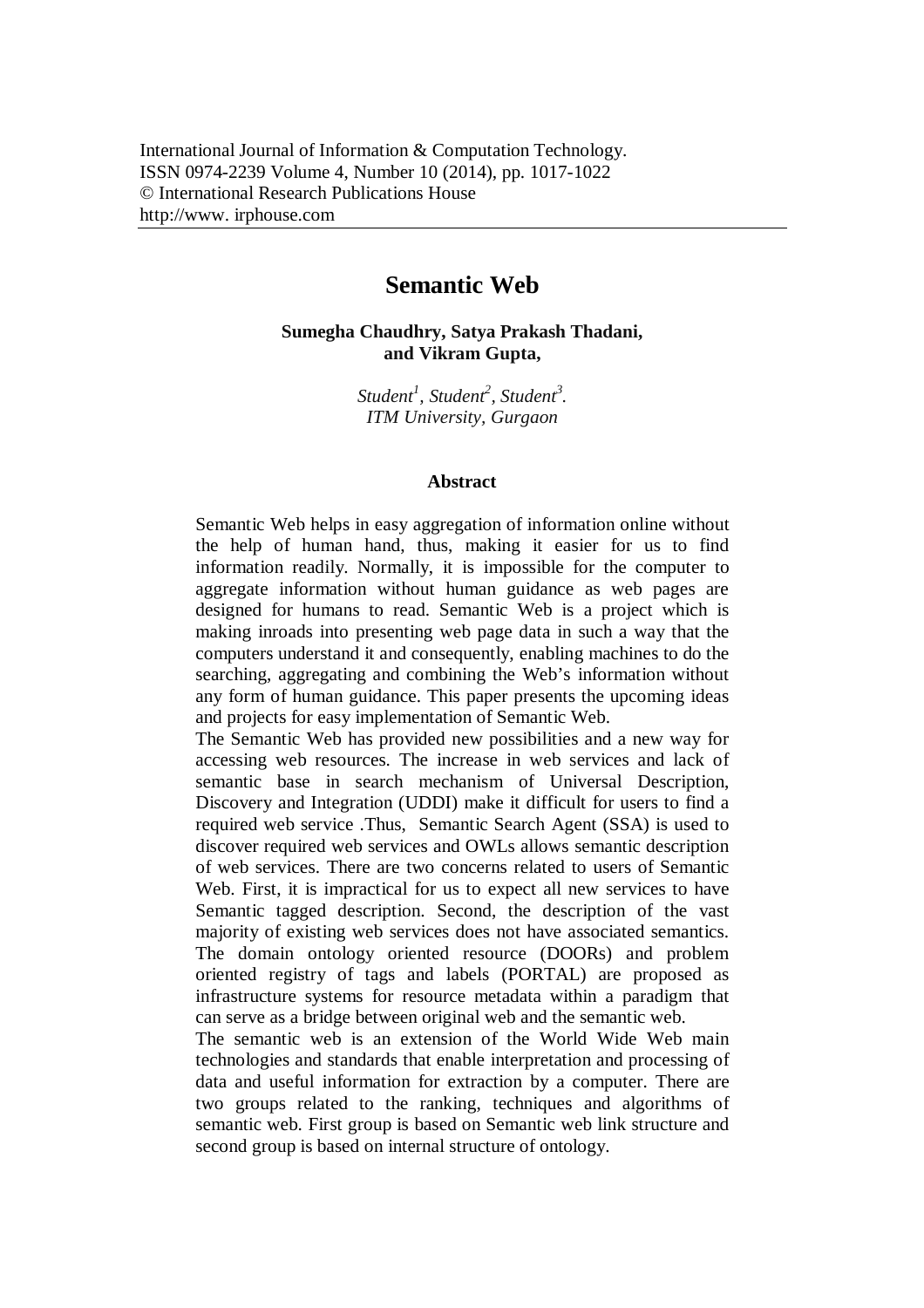# **Introduction**

The semantic Web is an extension of the current Web in which information is given well-defined meaning, better enabling computers and people to work in cooperation . It provides new possibilities for automatic Web information processing.Web service mechanisms provide a good solution for application interoperability between heterogeneous environments.Though they have mainly been used for business processes until now, we have seen that WSRP has been approved as a standard of OASIS to integrate remote portlets, and we can predict that Web services will soon be used by Web portals for information gathering, display and delivery. Web services will provide a new way for accessing. Web information and play a vital role in Web information retrieval activities.

Currently, web services interact by passing XML data, with data types specified using XML Schema. Simple Object Access Protocol [SOAP] can be used as the communication protocol  $[11]$ , and the I/ 0 signatures for web services are given by Web Services Description Language [WSDL]. UDDI stands for Universal Description, Discovery and Integration and provides the means to publish and discover web services through a UDDI registry. There are some difficulties in discovering required web services by a user due to increase of web services and lack of semantic parts in current web service technologies such as UDDI and WSDL. Due to this fact, the web requires an intelligent system, which may be implemented using Semantic Web. The lack of semantic parts in web services technologies and also increasing number of web services are making it too difficult for finding suitable web services according to the user's request. A large number of web services are being developed as an emerging standard to construct distributed applications in the web. Current service discovery approaches often adopt keyword-matching technologies to locate the published web services. Semantic Web technology is a potential solution for automated service discovery . Consequently, semantic web services, an amalgamation of the semantic web and web services technology, are emerging as a promising methodology for the effective automation of service discovery, composition, and monitoring. The Semantic Web aims at systematizing and merging web service descriptions by using machine-understandable concepts explicitly defined through ontologies that are used to provide metadata for the effective manipulation of available information including discovering information sources and reasoning about their capabilities. There are two concerns: 1) it is impractical for us to expect all new services to have semantic tagged descriptions; and 2) descriptions of the vast majority of already existing web services do not have associated semantics.

# **Proposals From Various Authors**

Our main aim is to develop an application can be supported by various mobile operating system. This can be possible by

**Proposal 1 :** A conceptual architecture for a personal Semantic Web Information Retrieval System which should incorporate semantic web, web services and multiagent technologies. Semantic web is defined as an extension of the web where information is well defined and which enables computers and people to work in tandem and providing possibilities for automatic Web Information Processing. Web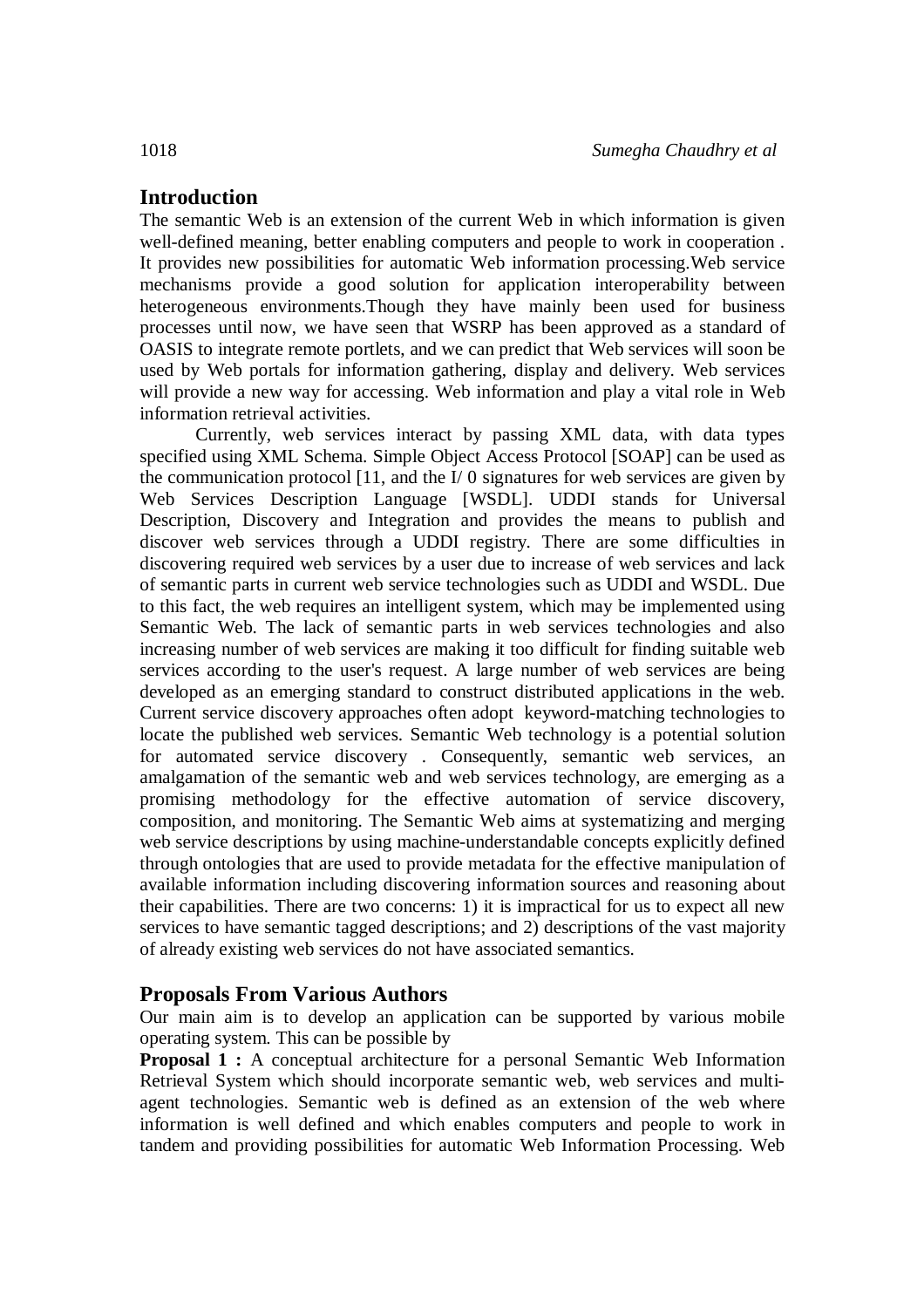### *Semantic Web* 1019

Services is explained as a good solution for application interoperability in heterogeneous environments. They have been predicted to be used by web portals for info gathering, display and delivery. They have been predicted to play an important role in web information retrieval activities. The Semantic Web Information Retrieval System should be able to locate the correct location of web resources but also the automatic or semi-automatic integration of hybrid semantic information from web content and web service resources. They have chosen a P2P architecture for the system as it accommodates to open and dynamic web environments and will be used to connect consumers and providers. Each of the provider will describe their capabilities in a WSCD (Web site capability description) and will be assigned a PSA (provider search agent). Each of the consumer describes the user's requirement which will include the preferences. It is assigned consumer search agent (CSA) and user interface agent (UIA). CSA and PSA will be functioning as mediators between the consumer and the provider by communicating with both and in the process fulfilling the searching and accessing task. The consumer is constructed as a "Myportal" which will act as a gateway to all the relevant information.

**Proposal 2:** A searching mechanism to discover web services which satisfies user requirements. The paper explains the current process of how web services interact using XML data and Universal Description, Discovery and Integration (UDDI) registry and the difficulties which a user can face in discovering the required web service due to the increase of web services and shortage of semantic parts in current web service technologies. To improve upon this, they have proposed to develop a Semantic Search Agent (SSA) which will help in discovering web services from the web. The SSA work is classified into two main parts: Semantic Enhancement of Input Terms and Matchmaking Algorithm. The proposed system uses OWLS for facilitating the finding of semantic web services for a user. It uses it for describing semantics of web services and consequently finds suitable semantic web services through these descriptions. Firstly, SSA takes user's request word(s) and enhances them with their synonym and is a related terms. The terms are sent to UDDI registry server to retrieve all the related web services.

**Proposal 3**: A critical step in the process of reusing existing WSDL-specified services for building web-based applications is the discovery of potentially relevant services. UDDI servers are essentially catalogs of published WSDL specifications of available services. Semantic Web Services (SWS) augmenting Web service descriptions using Semantic Web technology were introduced to address the above problem and to facilitate the autonomous publication, discovery, and execution of services at the semantic level. Moreover, semantic Web service description languages, such as OWL-S and Web Service Modeling Ontology (WSMO), were proposed as abstractions of syntactic Web service description languages such as WSDL. a fuzzyset based semantic similarity matching algorithm for Web Service to support a more automated and veracity service-discovery process, by distinguishing among the potentially useful and the likely irrelevant services and by ordering the potentially useful ones according to their relevance to the requester's query.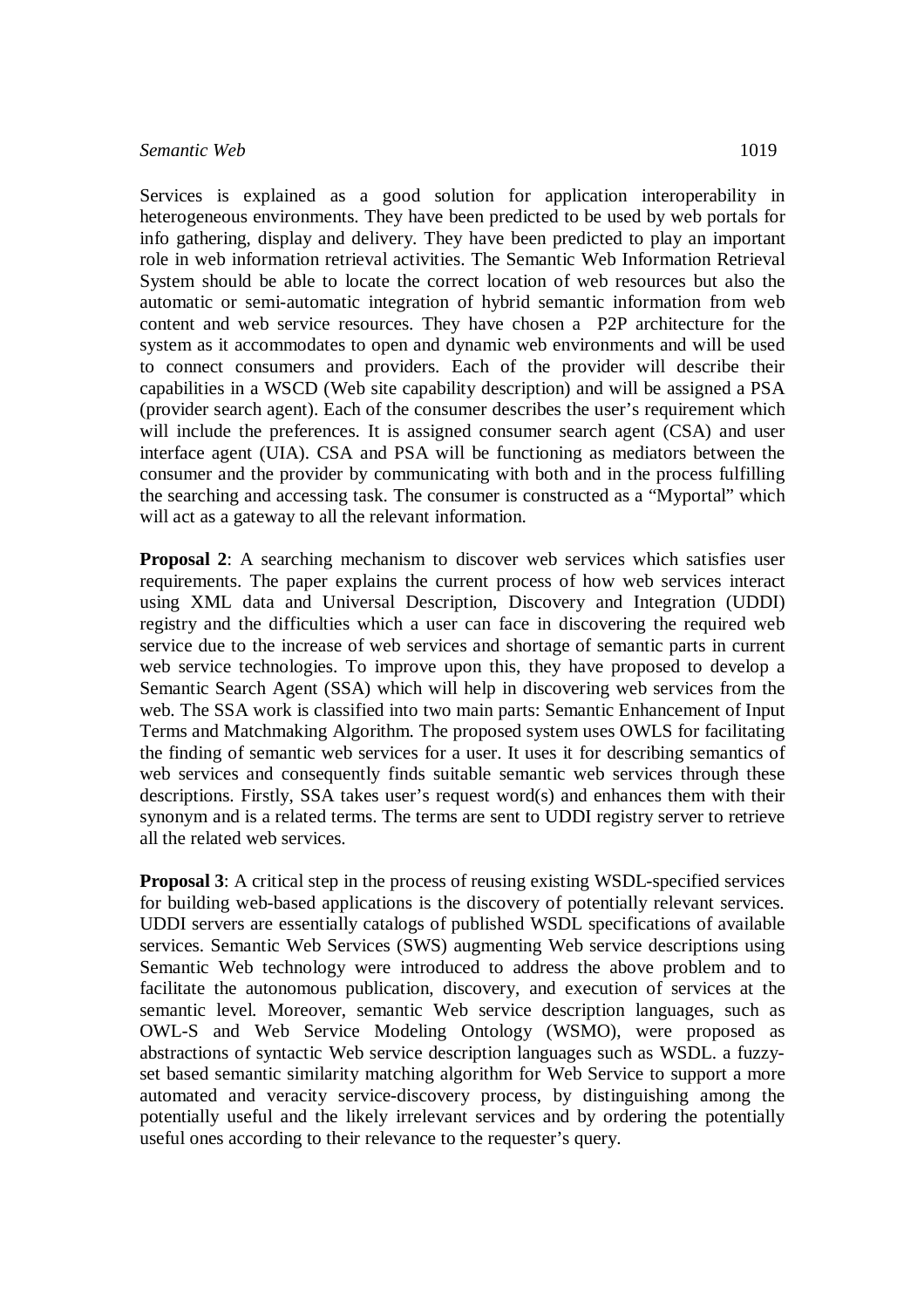**Proposal 4:** the Semantic Web provides a common framework and format for sharing, integration, combination and reuse of Web data across multiple applications with different requirements . Ontologies work as the main component in representing the knowledge. Therefore, finding relevant and appropriate ontologies for some requirements is very important but, this is now a difficult task since numbers of ontologies develop rapidly. A ranking method that considers both internal structure and Semantic Web link structure of Ontologies to find the best ranking of ontologies. The currently available ranking techniques and algorithms in the Semantic Web: Swoogle Ranking, Ontokhoj, OntoQA, AKTiveRank, OntoSearch, Content-based Ontology Ranking, SemSearch and ReConRank are some ranking techniques. Conclusion and future work come in the final Section. we propose a ranking method that considers both internal structure and Semantic Web link structure of Ontologies to find the best ranking of ontologies. The currently available ranking techniques and algorithms in the Semantic Web: Swoogle Ranking, Ontokhoj, OntoQA, AKTiveRank, OntoSearch, Content-based Ontology Ranking, SemSearch and ReConRank.

**Proposal 5:** Witnessing the localized devastation of hurricane Katrina coupled with the global effects of climate change and diminishing food supplies, people become aware how the oceans can touch and affect our lives so directly. It also determines that existing technologies alone will not solve the problem. Several major inventions and Web related technologies are coming of age. Challenges Ahead Given the IOOS vision, the ocean observing community and its stakeholders face several dataintegration challenges ahead. Semantic Web holds promises. As the DIF is being implemented and the IOOS system is gradually taking shape, innovative technologies and new concepts should be explored to ensure the final IOOS vision can be met and the needs of the ocean observation community of users addressed. A solution to this problem is provided by the third basic component of the Semantic Web, collections of information called ontologies. In philosophy, an ontology is a theory about the nature of existence, of what types of things exist; ontology as a discipline studies such theories. Artificial-intelligence and Web researchers have co-opted the term for their own jargon, and for them an ontology is a document or file that formally defines the relations among terms. The most typical kind of ontology for the Web has a taxonomy and a set of inference rules. The real power of the Semantic Web will be realized when people create many programs that collect Web content from diverse sources, process the information and exchange the results with other programs. The effectiveness of such software agents will increase exponentially as more machinereadable Web content and automated services (including other agents) become available.

**Proposal 6:** the rapid development and wide application of the Internet, Web has become an exchange, sharing of information and effective tool for collaborative work. People's attention and frequent use of the Web promote the development of this technology, but also make the Web information resources on the rapid growth. Machine-processable semantics information can be with the intelligent software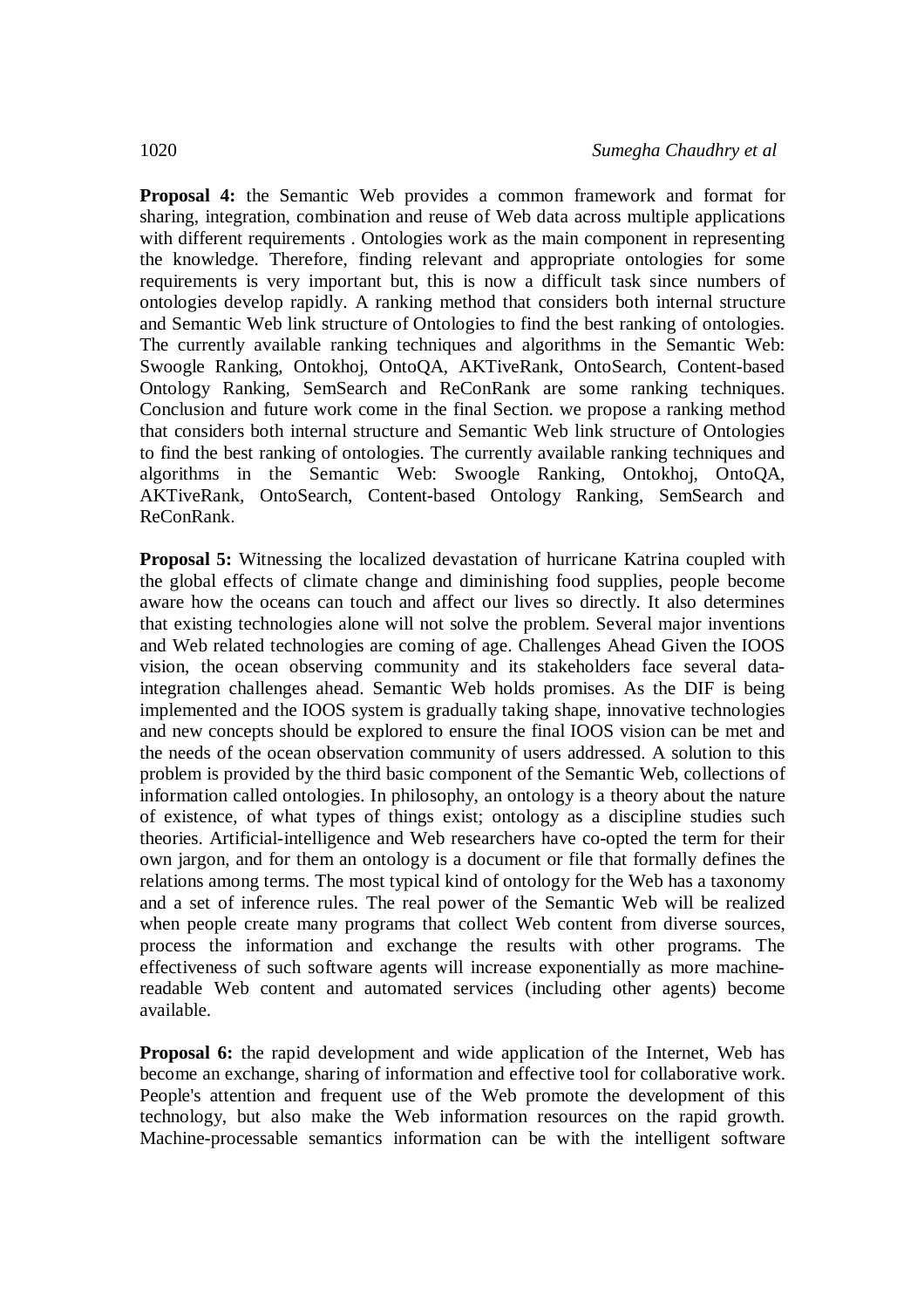#### *Semantic Web* 1021

products such as Agent to effectively interact. Web mining based on semantic is a combination of semantic Web and Web mining, which can better improve the intelligence level of access to information. In general, Web mining can be divided into three categories: Web content mining, Web structure mining and Web usage mining. Semantic Web The basic idea of Semantic Web =-098[-s that embed machine-readable, on behalf of certain types of knowledge mark in the Web message. So that the data on the Web is not only used to display, but also be understood by the machine so as to enhance the quality of the information services and explore a variety of new, intelligent information services.

**Proposal 7:** this aspect is improving recently as major search engines started to index some structured data such as RDFa and microformats. Another factor, especially in the enterprise space, is that the Semantic Web is perceived as a disruptive technology, making it a show-stopper for organizations needing to evolve their systems and build upon existing infrastructure investments, The major problem of RESTful services is that no agreed machine-readable description format exists to document them. All the required information of how to invoke them and how to interpret the various resource representations is communicated out-of-band by human-readable documentations. In consequence, machine-to-machine communication is often based on static knowledge and tight coupling to resolve those issues. The challenge is thus to bring some of the human Web's adaptivity to the Web of machines to allow the building of loosely coupled, reliable, and scalable systems. After all, a Web service This aspect is improving recently as major search engines started to index some structured data such as RDFa and microformats. Another factor, especially in the enterprise space, is that the Semantic Web is perceived as a disruptive technology, making it a show-stopper for organizations needing to evolve their systems and build upon existing infrastructure investments, The major problem of restful services is that no agreed machine-readable description format exists to document them. All the required information of how to invoke them and how to interpret the various resource representations is communicated out-of-band by human-readable documentations. In consequence, machine-to-machine communication is often based on static knowledge and tight coupling to resolve those issues. The challenge is thus to bring some of the human Web's adaptivity to the Web of machines to allow the building of loosely coupled, reliable, and scalable systems. After all, a Web service proposed The primary contribution of this work is a new model for read-write capable Linked Data applications by integrating JSON services into the Web of Data. This aims to generalize the application respectively mashup development by homogenizing the proprietary schemas used in today's Web services to a common data format, namely RDF. The approach is based on SEREDAS, a semantic description language for JSON services we introduced in. As previously outlined, one of the limitations of the current Semantic Web is that it usually just provides a read-only interface to the underlying data. SPARQL, the standardized query language for RDF just defines how to retrieve data, not how to manipulate it.SA-REST and HREST are two approaches that enrich the, mostly already existing human-readable HTML documentation with RDFa or microformats to make it machine-processable. The biggest difference